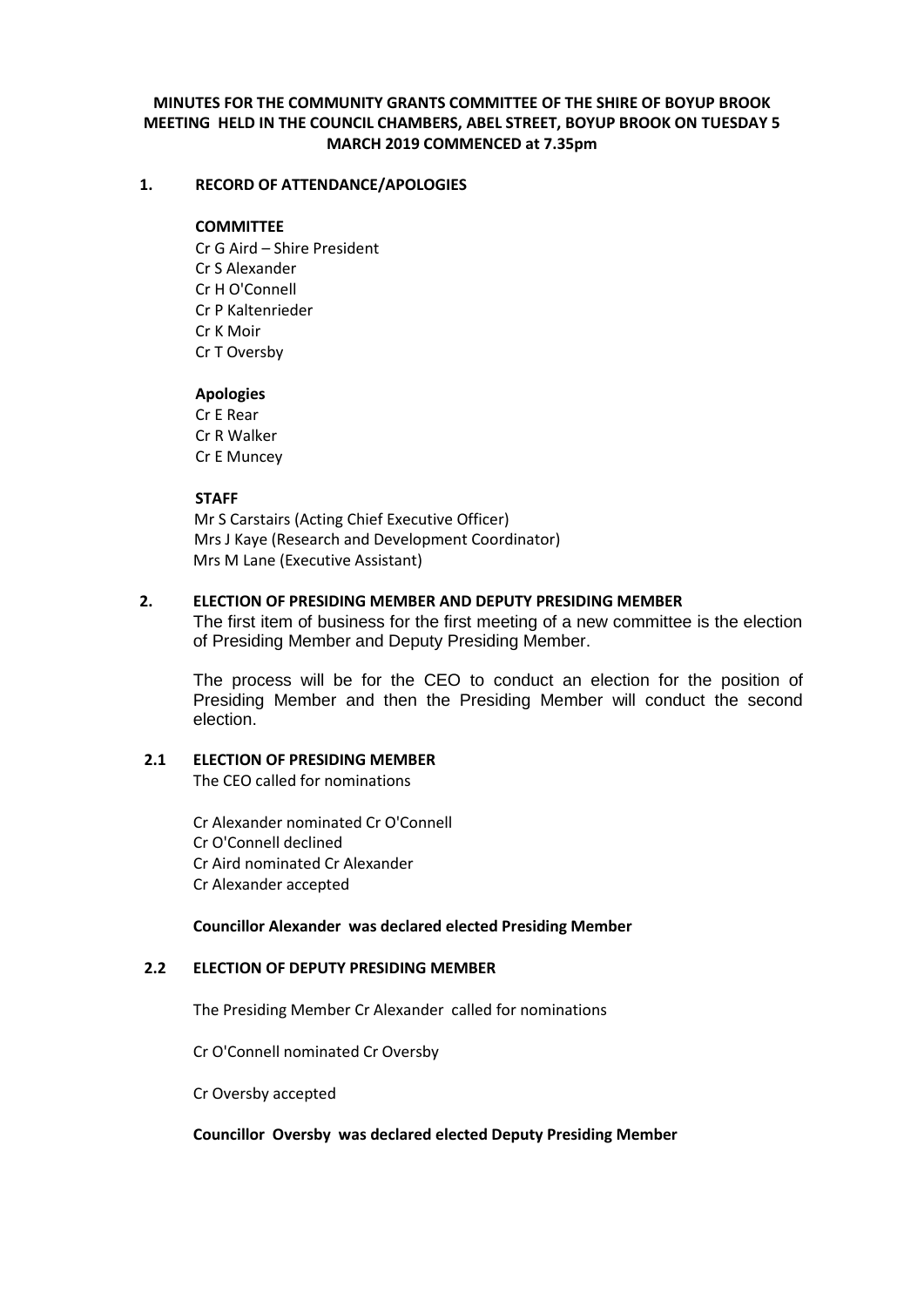# **3.1 Community Grants 2019/20**

| Location:                       | <b>Council Chambers</b>                                                                                                |
|---------------------------------|------------------------------------------------------------------------------------------------------------------------|
| <b>Applicant:</b>               | Not Applicable                                                                                                         |
| <b>File:</b>                    | FM/25/008                                                                                                              |
| Disclosure of Officer Interest: | None                                                                                                                   |
| Date:                           | 27 February 2019                                                                                                       |
| <b>Author:</b>                  | Joanna Kaye (Research and<br>(Community) Development Coordinator)<br>and Kay Raisin (Acting Finance and HR<br>Manager) |
| <b>Authorizing Officer:</b>     | <b>Stephen Carstairs (Acting Chief</b><br>Executive Officer)                                                           |
| Attachments:                    | Yes                                                                                                                    |
|                                 | 2018/19 Acquittal Form                                                                                                 |
|                                 | 2019/20 Grant Information Kit                                                                                          |
|                                 | 2019/20 Application Form                                                                                               |

# **SUMMARY**

This report recommends that the Community Grants Committee:

- 1. Confirms the schedule of events and timetable for the upcoming grant round
- 2. Review active 2018/2019 grants
- 3. Approve the forms.

# **BACKGROUND**

At the 21 February 2019 meeting, Council resolved: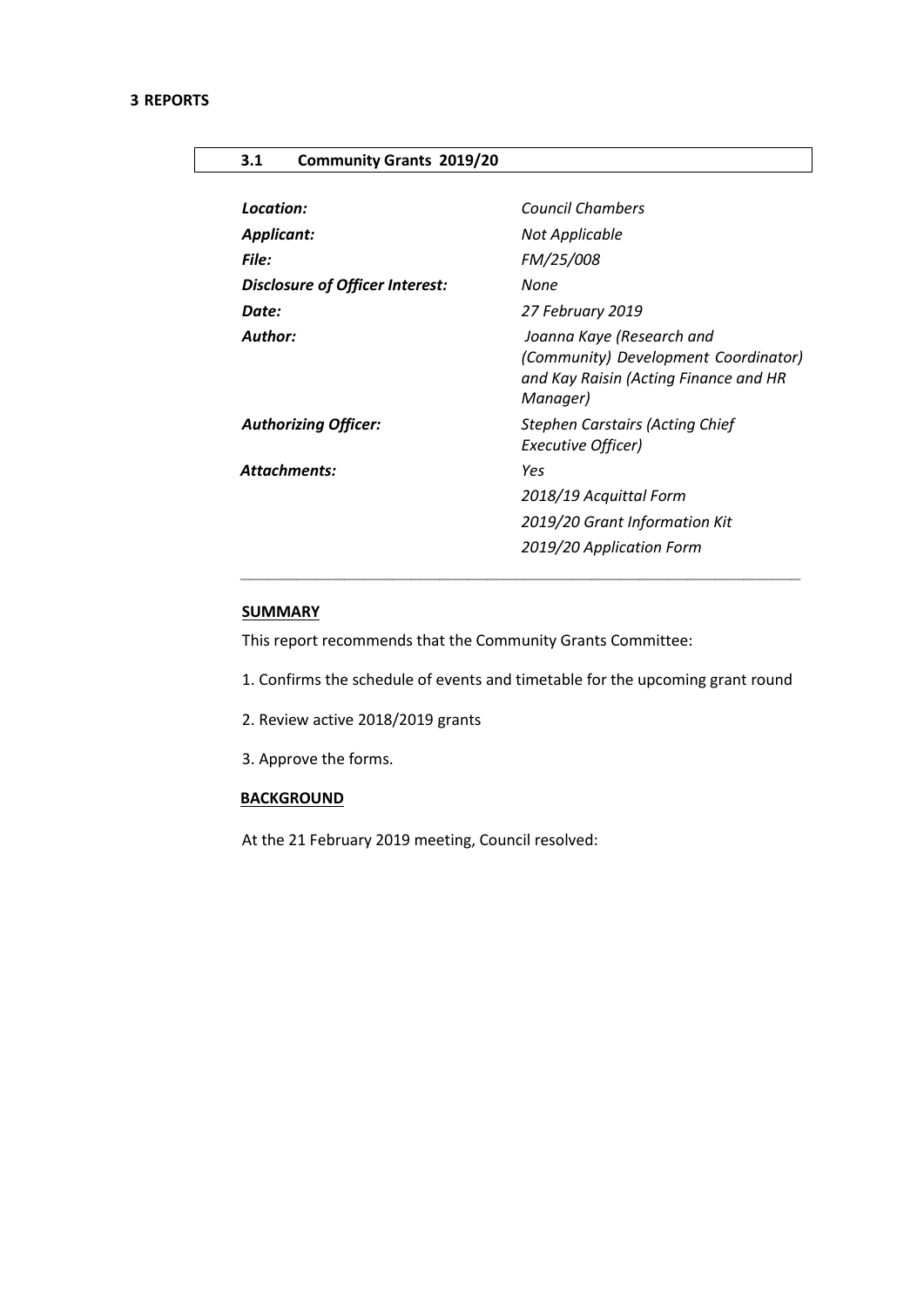# **AMENDMENT**

**MOVED: Cr Walker** 

**SECONDED: Cr Kaltenrieder** 

- 1. That Council resolve to form a Community Grants committee comprising all members of Council, the purpose of which is: to provide greater oversight of the Community Grants and MOU procedures and processes; and to make recommendations to Council about how the Community Grant and MOU purse might be allocated.
- 2. That in accord with s. 5.11 Committee membership, tenure of the Local Government Act 1995 that Council appoints to the Community **Grants Committee Councillors as follows:**

Cr Aird, Cr Walker, Cr Moir, Cr Kaltenrieder, Cr Oversby, Cr Muncey, Cr O'Connell, Cr Alexander and Cr Rear

# **CARRIED 8/0**

**Res 25/19** 

The Committee have greater oversight to the Community Grants Process. At the same meeting the Council resolved:

# **COUNCIL DECISION & OFFICER RECOMMENDATION - 9.3.3**

# **MOVED: Cr Alexander**

**SECONDED: Cr O'Connell** 

# **That Council:**

- adopt the revised F.02 Guidelines for Community Grants Policy, as presented; and
- direct the Acting CEO to notify affected stakeholders of the changes to the policy.

# **CARRIED BY ENBLOC 8/0**

**Res 21/19** 

This Policy provides the Council with Guidelines on the provision of financial assistance to promote and support community-based initiatives, which meet the Shire's strategic direction annual through the Community Grants Program.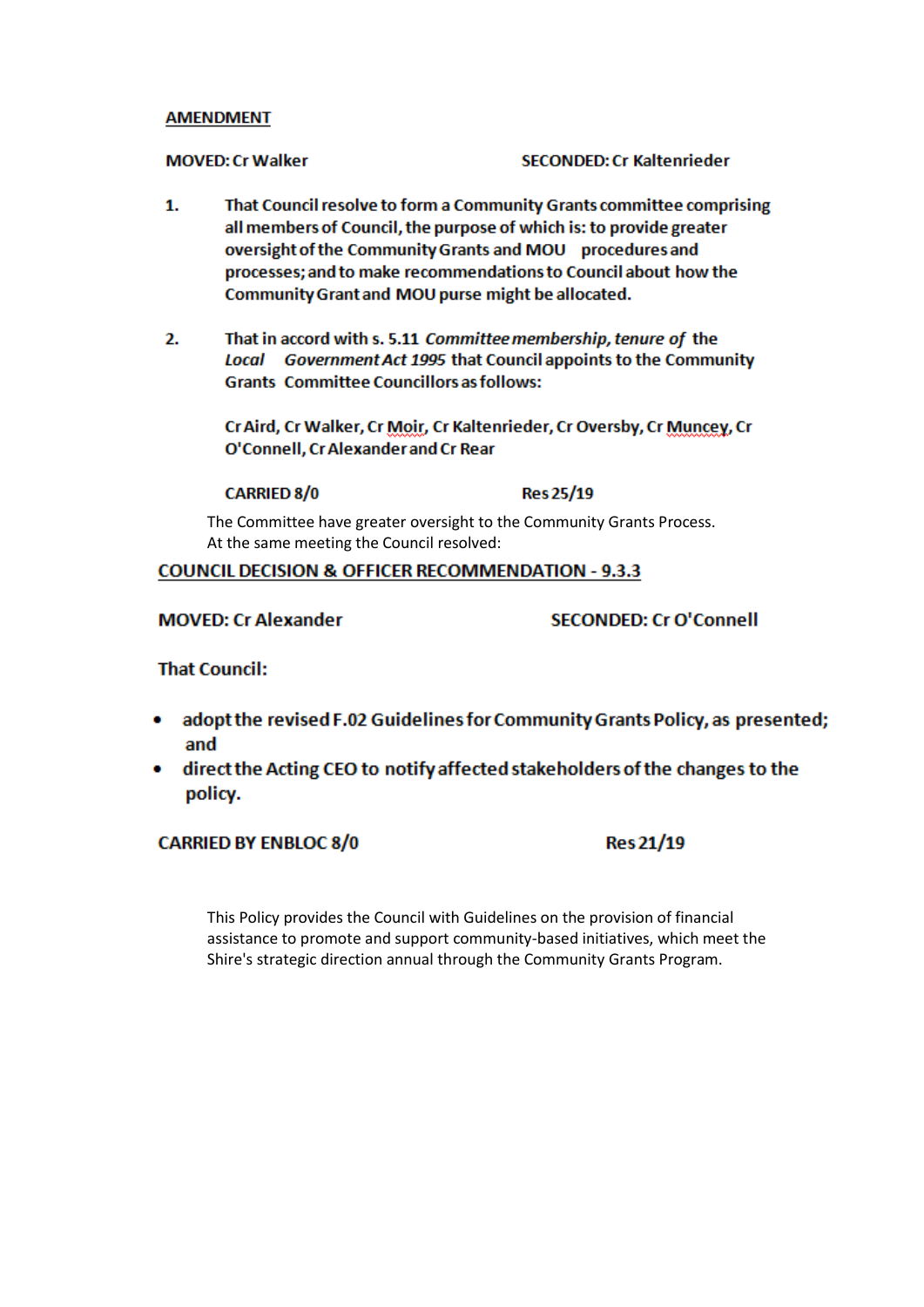# **COMMENT**

# **Community Grants Timetable**

| <b>Date</b>                | <b>Activity</b>                                     | <b>Comments</b>                |
|----------------------------|-----------------------------------------------------|--------------------------------|
| Monday 11 March 2019       | <b>Grants Open</b>                                  | Promotion: website,            |
|                            |                                                     | Facebook, posters, E           |
|                            |                                                     | Gazette, April Gazette.        |
| Monday 11 March 2019       | 2018/2019 Acquittal forms                           | Promotion: email, letter in    |
|                            | are sent to grant and MOU                           | post (with acquittal form      |
|                            | recipients from last round.                         | attached), website,            |
|                            |                                                     | Facebook.                      |
| Friday 26 April 2019       | Grants close.                                       |                                |
| Date TBA May               | The Committee will                                  | Grants Committee will be       |
|                            | receive a copy of the                               | provided with an electronic    |
|                            | applications to review at                           | copy (or access to a file in s |
|                            | least one week prior to                             | drive) where the               |
|                            | the scheduled committee                             | applications are stored. The   |
|                            | meeting.                                            | committee will be supplied     |
|                            |                                                     | with a summary sheet.          |
| Date TBA May               | <b>Grant Committee Meeting</b>                      | Committee to appraise          |
|                            | - Assessment of                                     | applications and make their    |
|                            | Applications                                        | recommendations to<br>Council. |
| Date TBA May               | 2018/19 Acquittal                                   | Letter from CEO.               |
|                            | reminders to be sent.                               |                                |
| Thursday 20 June 2019      | <b>Council Meeting</b>                              | Report to Council to           |
|                            |                                                     | endorse the Committee's        |
|                            |                                                     | recommendations, subject       |
|                            |                                                     | to acquittals and availability |
|                            |                                                     | of funds, including budget     |
|                            |                                                     | variations as required.        |
| 30 June 2019               | 2018/19 Acquittals are                              |                                |
|                            | due.                                                |                                |
| Date TBA June 2019         | The recommended                                     |                                |
|                            | amounts are to be                                   |                                |
|                            | included in the draft                               |                                |
|                            | budget.                                             |                                |
| Date TBA July 2019         | Committee Meeting -                                 |                                |
|                            | 2018/19 acquittals to be                            |                                |
|                            | received.                                           |                                |
| Date TBA July 2019         | Annual budget to be                                 | Subject to availability of     |
|                            | adopted.                                            | funds, budget to include       |
|                            |                                                     | approved grants.               |
| Date TBA August 2019       | <b>Grant Committee Meeting</b>                      |                                |
|                            | - review & endorse                                  |                                |
|                            | funding agreements, and                             |                                |
|                            | as required MOU's, for                              |                                |
|                            | each recipient.                                     |                                |
| Date TBA September<br>2019 | Applicants to be advised<br>of the outcome of their | Letter CEO and Funding         |
|                            | applications once the                               | Agreement.                     |
|                            | Budget has been adopted.                            |                                |
|                            | Applicants to be supplied                           |                                |
|                            | with Funding Agreement.                             |                                |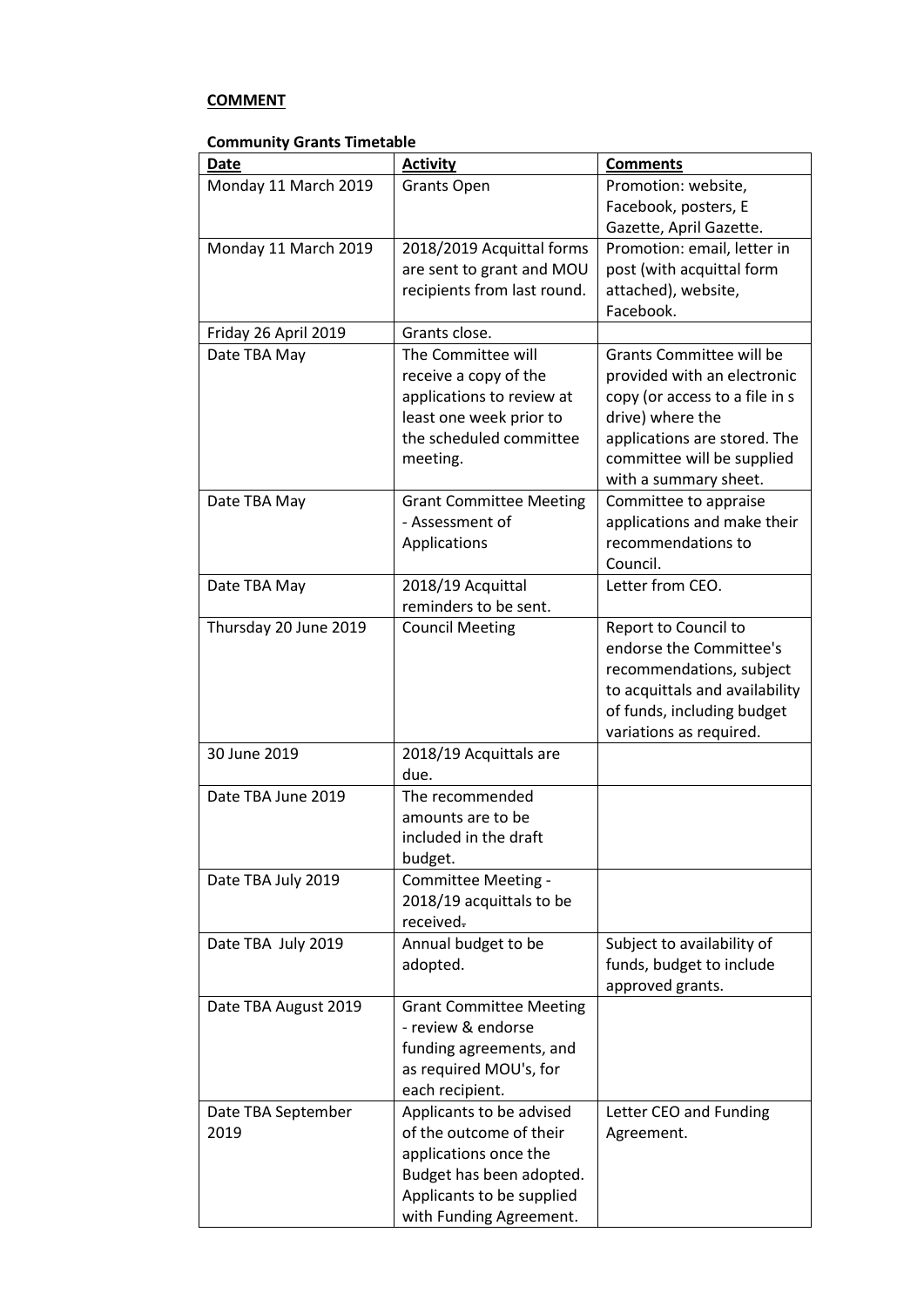| Thursday 19 September<br>2019 | <b>MOU Funding Agreements</b><br>to be signed by CEO and<br>Shire President. | <b>Grant Funding Agreements</b><br>to be signed by CEO only. |
|-------------------------------|------------------------------------------------------------------------------|--------------------------------------------------------------|
| 30 June 2020                  | 2019/20 Grant acquittals<br>due.                                             |                                                              |

It is recommended that the Community Grants Committee endorses the above timetable for the 2019/2020 Community Grants Round.

# **Review Active Grants and MOUs**

Community Grants and MOUs from previous round:

| <b>Company Name</b>                                         | <b>Purpose</b>                                                                                                                                          | <b>Amount</b>             | <b>Type</b>                                                        |
|-------------------------------------------------------------|---------------------------------------------------------------------------------------------------------------------------------------------------------|---------------------------|--------------------------------------------------------------------|
| <b>Boyup Brook Tourism</b><br><b>Association Inc</b>        | <b>Annual Contribution (3 year</b><br><b>MOU)</b> for operating<br>assistance                                                                           | \$25,000 ex GST           | 3 year Memorandum of<br><b>Understanding document</b><br>2018-2021 |
| <b>Boyup Brook District High</b><br>School                  | <b>Annual Contribution (3 year</b><br><b>MOU) for Shire President</b><br>Scholarship                                                                    | \$200 ex GST              | 3 year Memorandum of<br><b>Understanding document</b><br>2018-2021 |
| <b>Boyup Brook Community</b><br><b>Resource Centre Inc</b>  | <b>Boyup Brook Art Awards (3)</b><br>year MOU) - Hall Hire in-kind                                                                                      | In-kind \$1,232 ex<br>GST | 3 year Memorandum of<br><b>Understanding document</b><br>2018-2021 |
| Boyup Brook Sports and<br><b>Recreation Association</b>     | Start up assistance lodge<br>constitution and Directors<br>Insurance                                                                                    | \$500 ex GST              | Funding Agreement for the<br>2018/19 financial year                |
| <b>Rylington Park</b><br>Management Committee<br><b>Inc</b> | "Storm in a Teacup" women's<br>field day                                                                                                                | \$500 ex GST              | Funding Agreement for the<br>2018/19 financial year                |
| <b>Tonebridge Country Club</b>                              | <b>Annual contribution for</b><br><b>Operating Costs (insurance</b><br>and electricity)                                                                 | \$1,000 ex GST            | Funding Agreement for the<br>2018/19 financial year                |
| <b>Boyup Brook Family</b><br>Playgroup                      | Shade sails at the ELC                                                                                                                                  | \$2,000 ex GST            | Funding Agreement for the<br>2018/19 financial year                |
| Country Music Club of<br>Boyup Brook WA Inc                 | <b>Boyup Brook Country Music</b><br>Festival (grant assistance with<br>marketing, hire equipment<br>such as toilets, lighting towers<br>and generators) | \$10,000 ex GST           | Funding Agreement for the<br>2018/19 financial year                |
| <b>Boyup Brook District</b><br><b>Pioneers Museum</b>       | <b>Contribution for Operating</b><br><b>Assistance</b>                                                                                                  | \$3,000 ex GST            | Funding Agreement for the<br>2018/19 financial year                |
| Upper Blackwood<br>Agricultural Society (Inc)               | <b>Contribution for restumping</b><br>the hall only                                                                                                     | \$20,000 ex GST           | Funding Agreement for the<br>2018/19 financial year                |
| <b>Blackwood Basin Group</b>                                | <b>Contribution for Environment</b><br>and Community Support<br><b>Officer</b>                                                                          | \$5,000 ex GST            | Funding Agreement for the<br>2018/19 financial year                |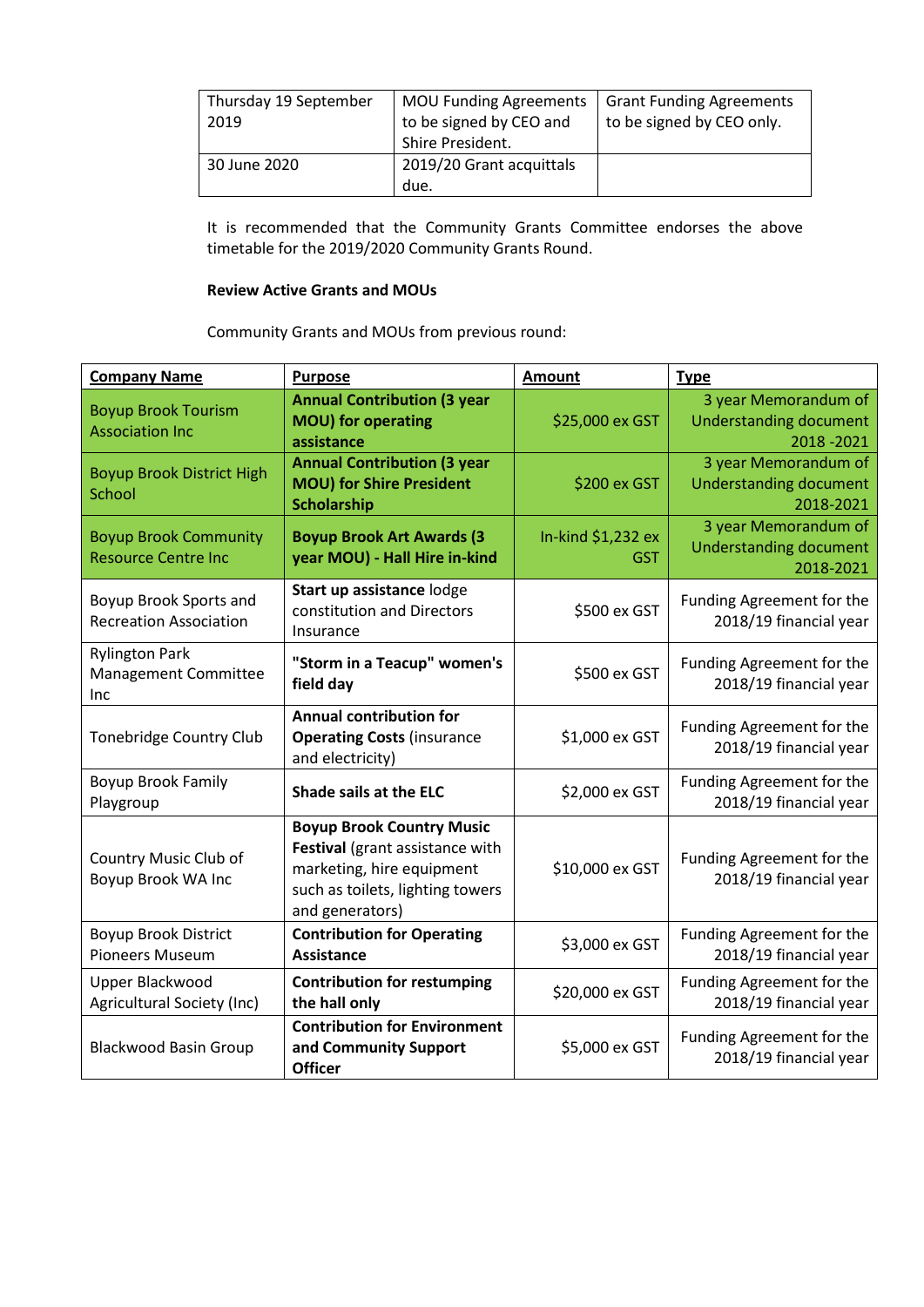# Additional MOUs - separate to the Community Grants Process:

| <b>Company Name</b>                                           | <b>Purpose</b>                                                       | Amount                                                         | <b>Type</b>                                             |
|---------------------------------------------------------------|----------------------------------------------------------------------|----------------------------------------------------------------|---------------------------------------------------------|
| St John Ambulance                                             | <b>Annual Contribution (3 year</b><br>MOU) for ambulance             | \$23325 2018/19<br>increase with CPI<br>emergency<br>ambulance | 3 year Memorandum<br>of Understanding<br>document 18-21 |
| <b>Boyup Brook District</b><br>High School                    | <b>Annual Contribution for Shire</b><br><b>President Scholarship</b> | \$200 ex GST                                                   | Annual Contribution -<br>do not acquit.                 |
| Southwest Group of<br><b>Affiliated Agricultural</b><br>Assoc | <b>Annual Contribution to the</b><br>Perth Royal Show.               | \$250 ex GST                                                   | Annual Contribution -<br>do not acquit.                 |

Cost carried over to the 2019/2020 Round:

| <b>Company Name</b>                                    | <b>Purpose</b>                                                                       | <b>Amount</b>                                                   | <b>Type</b>                                                               |
|--------------------------------------------------------|--------------------------------------------------------------------------------------|-----------------------------------------------------------------|---------------------------------------------------------------------------|
| <b>Boyup Brook Tourism</b><br><b>Association Inc</b>   | <b>Annual Contribution (3 year</b><br>MOU) for operating assistance                  | \$25,000 ex GST                                                 | 3 year Memorandum<br>of Understanding<br>document 2018 - 2021             |
| <b>Boyup Brook District</b><br><b>High School</b>      | <b>Annual Contribution (3 year</b><br><b>MOU) for Shire President</b><br>Scholarship | \$200 ex GST                                                    | 3 year Memorandum<br>of Understanding<br>document 2018-2021               |
| Boyup Brook<br><b>Community Resource</b><br>Centre Inc | Boyup Brook Art Awards (3 year<br>MOU) - Hall Hire in-kind                           | In-kind \$1,232 ex<br>GST                                       | In-kind 3 year<br>Memorandum of<br>Understanding<br>document<br>2018-2021 |
| St John Ambulance                                      | <b>Annual Contribution (3 year</b><br>MOU) for ambulance                             | \$23,325 2018/19<br>increase with CPI<br>emergency<br>ambulance | 3 year Memorandum<br>of Understanding<br>document 2018-2021               |
| <b>Boyup Brook District</b><br>High School             | <b>Annual Contribution for Shire</b><br><b>President Scholarship</b>                 | \$200 ex GST                                                    | Annual Contribution -<br>do not acquit.                                   |
| Southwest Group of<br>Affiliated Agricultural<br>Assoc | <b>Annual Contribution to the</b><br>Perth Royal Show.                               | \$250 ex GST                                                    | Annual Contribution -<br>do not acquit.                                   |

Total MOU and Annual Contributions continuing in 2019/2020 = \$650 ex GST Boyup Brook Tourism Association contribution continuing in 2019/2020 = \$25,000 ex GST.

St John Ambulance contribution continuing in 2019/2020 = \$\$23,325 + CPI (coded to 075100 Ambulance Centre Operation.

As per the revised and endorsed Policy F.02 Guidelines for Community Grants:

# **Responsibility of Council:**

#### T. **Funding Allocations**

Council will set aside an amount of up to 2% of budgeted rate revenue as set out in the Rate Revenue Note (usually Note \*) in the Annual Budget for the Community Grants Program. Council may reserve any of this amount not distributed, in the year it was set aside, to fund future requests.

Council will not normally fund annual Community Grant requests in excess of 2% of budgeted rate revenue. Support provided by Council under an MOU may be in addition to this funding pool.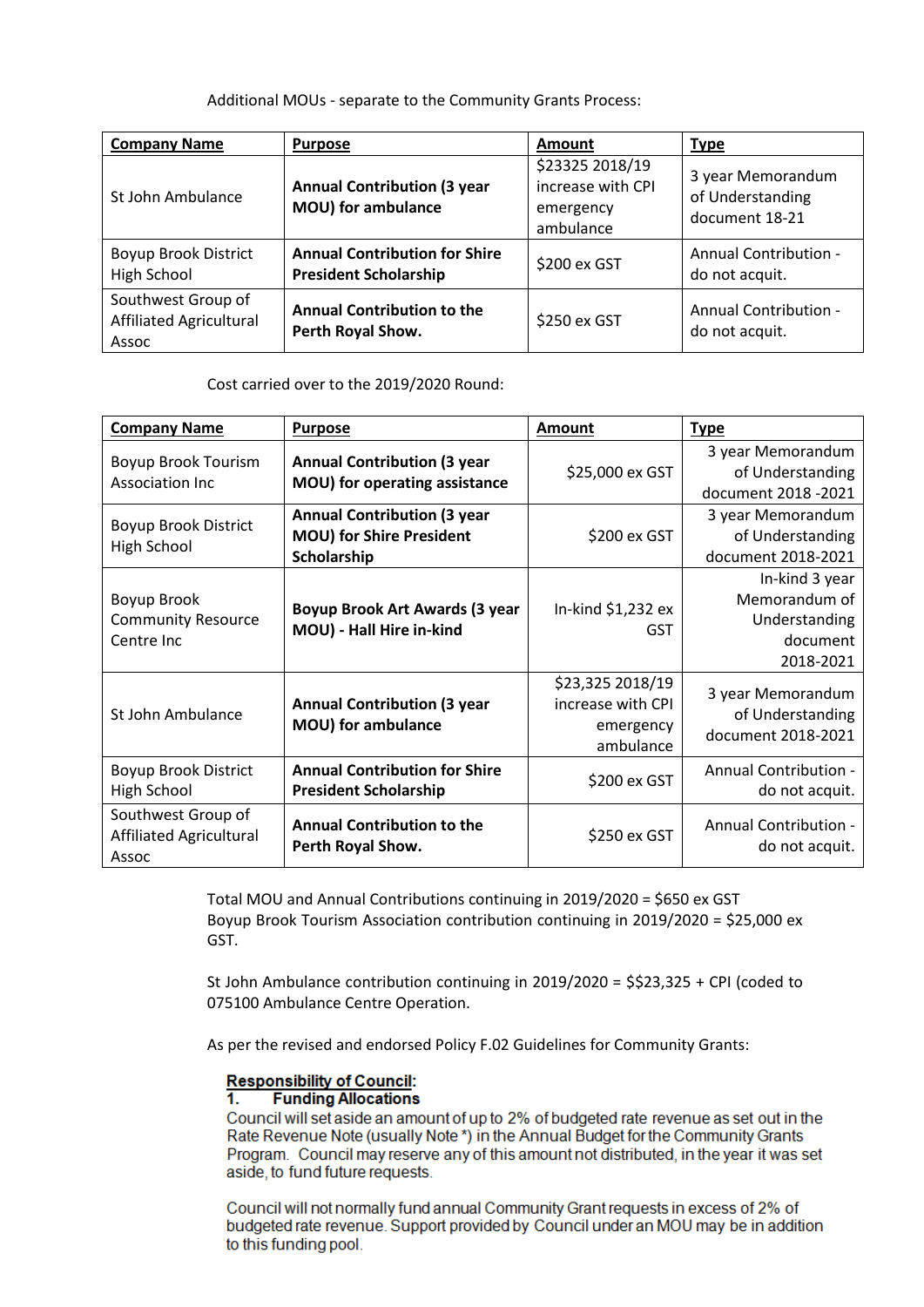It is recommended that the Community Grants Committee consider these financial commitments in the 2019/2020 Community Grants Process.

# **2018/19 Acquittal Form**

Grants must be acquitted by 30 June as per the Funding Conditions of the Policy:

- An acquittal of the project must be provided to the Shire 60 days after the project has been completed and no later than 30 June in the financial year, of the successful grant. Failure to provide an acquittal will eliminate consideration of future applications until such time as an acquittal is received.
- Any funds that have not been spent and acquitted by the 30 June shall be returned to the Shire of Boyup Brook.

It is recommended that the Community Grants Committee endorses the attached 2018/19 Acquittal form for distribution.

## **2019/2020 Community Grant Application Kit**

It is recommended that the Community Grants Committee endorses the attached 2019/2020 Grant Application Kit for distribution.

# **2019/2020 Community Grant Application Form**

It is recommended that the Community Grants Committee endorses the attached 2019/2020 Application Form for distribution.

### **CONSULTATION**

Nil

# **STATUTORY OBLIGATIONS**

Nil

## **POLICY IMPLICATIONS**

Policy F.02 Community Grants is to be read in conjunction with this report.

### **BUDGET/FINANCIAL IMPLICATIONS**

This report has implications for the 2019-20 Annual Budget.

### **STRATEGIC IMPLICATIONS**

Relevant except from the Shire's *Community Strategic Plan 2017 – 2027*: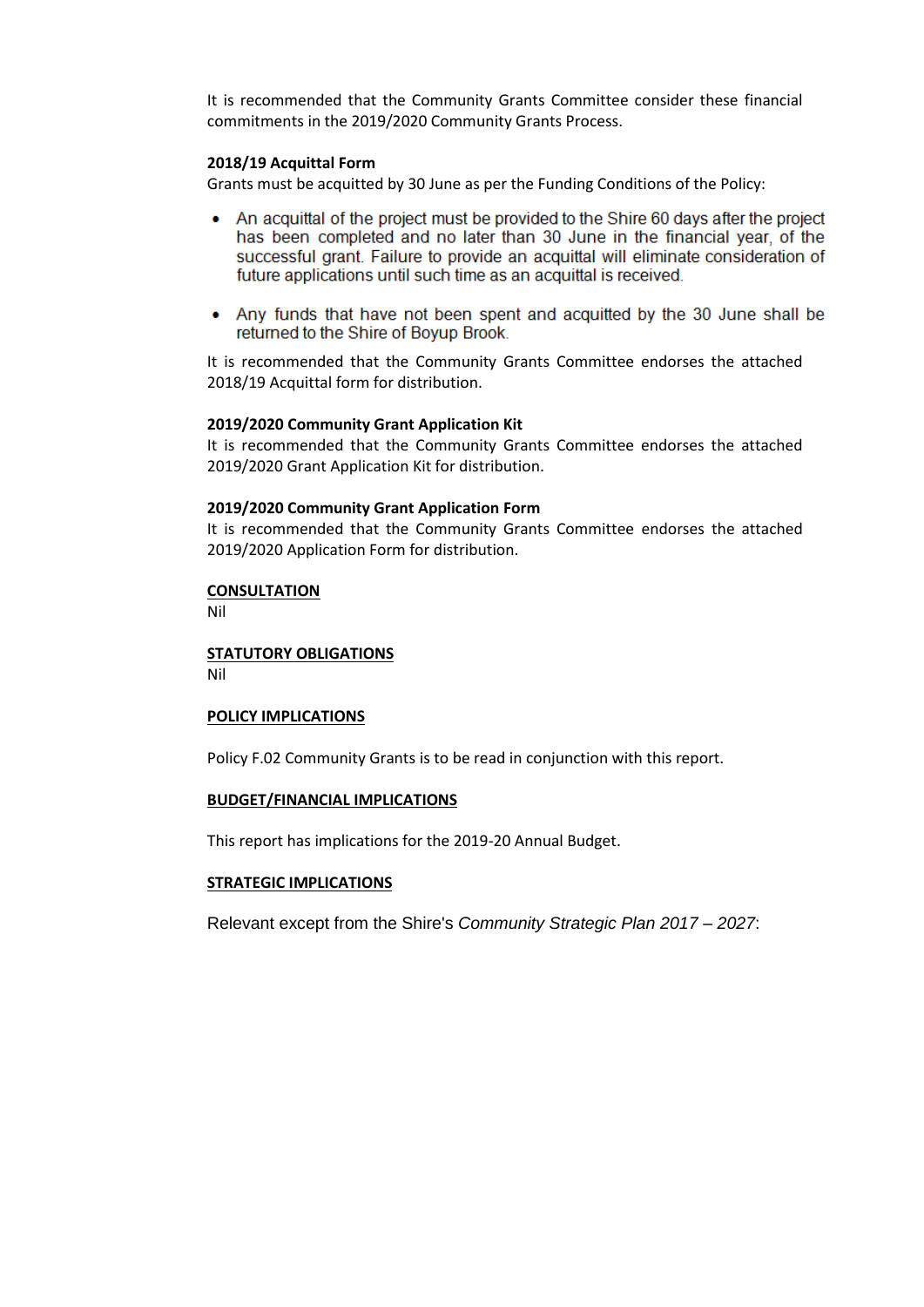## **Our Vision:**

Our place will be a safe, caring and secure

community. Our place will be an active and vibrant

community.

We will have access to services and facilities that meet our requirements.

Our objectives and priorities are built from our outcomes.

| <b>OUTCOMES</b>          | <b>OBJECTIVES</b>                                                                          | <b>PRIORITIES</b>                                                                                                                                                                                                                                                                                                                                                                                                                                                 |
|--------------------------|--------------------------------------------------------------------------------------------|-------------------------------------------------------------------------------------------------------------------------------------------------------------------------------------------------------------------------------------------------------------------------------------------------------------------------------------------------------------------------------------------------------------------------------------------------------------------|
| Sustainable<br>community | Ensure a safe, secure<br>community with<br>access to services and<br>facilities as needed. | + Continue to work on retaining a<br>Police Station in Boyup Brook.<br>Continue to encourage initiatives<br>that provide employment<br>opportunities.<br>+ Continue to provide and advocate<br>for quality medical and ancillary<br>services in Boyup Brook<br>+ Continue to advocate for the<br>retention of schools from K to<br>year 10 in Boyup Brook.<br>+ Continue to support development<br>which provides diversity and<br>opportunity for accommodation. |
|                          | <b>Promote community</b><br>participation,<br>interactions and<br>connections              | Continue to support Community<br>groups and clubs<br>← Partner with key stakeholders on<br>community needs driven projects.                                                                                                                                                                                                                                                                                                                                       |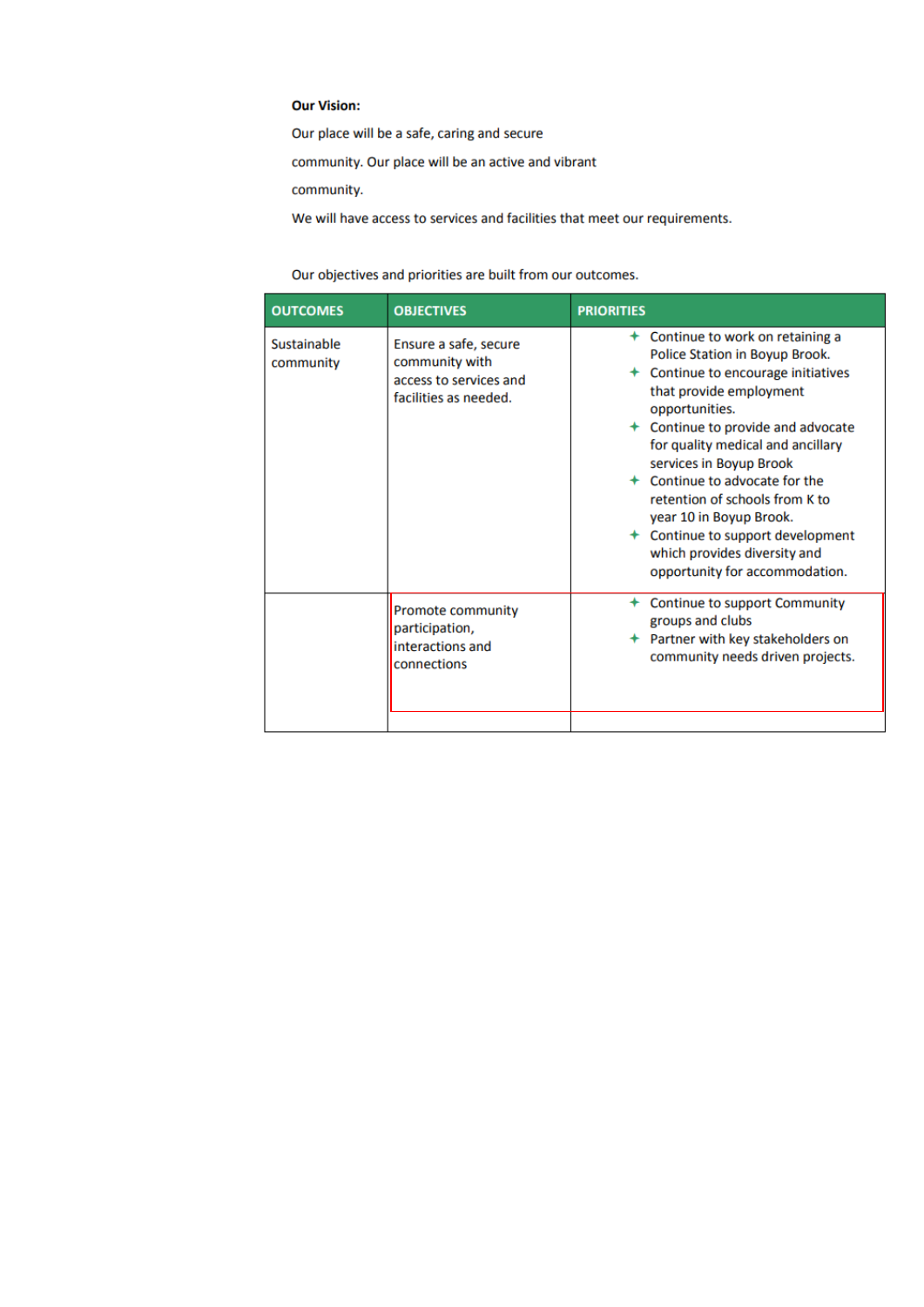#### **Governance: Strengthen Local Leadership**

#### **Our Vision:**

We will ensure our sustainability through our leadership, our regional partnerships and ensure we make informed resource decisions for the good of our community.

We will engage and listen to our community, advocate on their behalf, be accountable and manage within our governance and legislative framework.

#### Our objectives and priorities are built from our outcomes.

| <b>OUTCOMES</b>           | <b>OBJECTIVES</b>                                              | <b>PRIORITIES</b>                                                                                                                                                                                                                                                                                                                                           |
|---------------------------|----------------------------------------------------------------|-------------------------------------------------------------------------------------------------------------------------------------------------------------------------------------------------------------------------------------------------------------------------------------------------------------------------------------------------------------|
| Council and               | Provide leadership on<br>behalf of the community.              | + Lobby and advocate for improved<br>services, infrastructure, and access to.<br>$+$ Advocate for the strengthening of health<br>and education services.<br>$+$ Develop partnerships with<br>stakeholders to enhance community<br>services and infrastructure.                                                                                              |
| Community<br>Leadership   | <b>Foster community</b><br>participation and<br>collaboration. | + Support volunteers and<br>encourage community<br>involvement in community<br>groups and organisations.<br>+ Partner in specific projects<br>including community<br>contributions.                                                                                                                                                                         |
| Sustainable<br>Governance | <b>Manage resources</b><br>effectively.                        | + Continue to maintain strategic financial<br>and asset management plans to inform<br>decisions.<br>+ Strive to deliver services to the level<br>needed/wanted by the community<br>funding dependant.<br>$+$ Ensure governance and<br>legislative requirements are<br>met.<br>+ Maintain an adequate<br>workforce to meet service<br>levels and legislative |

## **SUSTAINABILITY IMPLICATIONS**

**Environmental**

Nil

- **Economic** Nil
- **Socia**l

The Community Grants Program offers the provision of financial assistance to community groups to support the planning and implementation of projects, events and initiatives that help bring people together and build a sense of place. The Community Grants Program directly aligns to the strategic direction, vision and aim of the Boyup Brook Shire: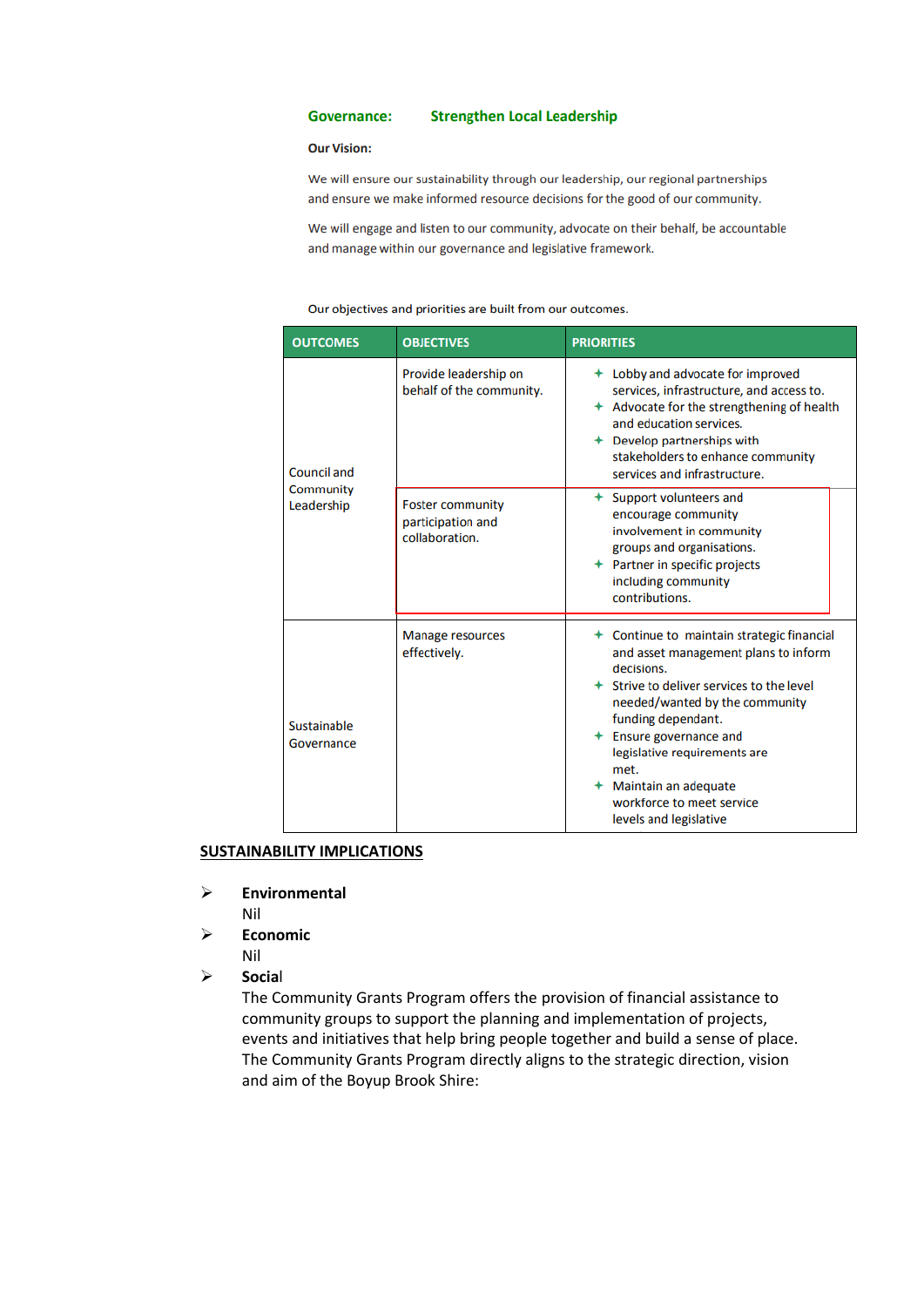# **Our Vision**

# **Growing our Community Together**

Our Shire will be:

A place for people, with a sense of community, one that is active, vibrant, engaged and connected.

A place that is safe and secure.

A place that nurtures its youth and aging population; and retains its health and medical services.

A place that grows and has employment opportunities, through commercial diversity, which is based on our local comparative advantage.

# **Our Aim**

To continue to build a safe, caring and secure community, and grow the population through lifestyle choices, commercial and employment diversity.

# **VOTING REQUIREMENTS**

Simple majority.

# **COUNCIL DECISION & OFFICER RECOMMENDATION**

# **MOVED: Cr Moir SECONDED: Cr O'Connell**

That the Community Grants Committee recommends to Council:

1. That Council endorses the below timetable for the 2019/2020 Community Grants Round:

| Date                 | <b>Activity</b>                | <b>Comments</b>                |
|----------------------|--------------------------------|--------------------------------|
| Monday 11 March 2019 | <b>Grants Open</b>             | Promotion: website,            |
|                      |                                | Facebook, posters, E           |
|                      |                                | Gazette, April Gazette.        |
| Monday 11 March 2019 | 2018/2019 Acquittal forms      | Promotion: email, letter in    |
|                      | are sent to grant and MOU      | post (with acquittal form      |
|                      | recipients from last round.    | attached), website,            |
|                      |                                | Facebook.                      |
| Friday 26 April 2019 | Grants close.                  |                                |
| Date TBA May         | The Committee will             | Grants Committee will be       |
|                      | receive a copy of the          | provided with an electronic    |
|                      | applications to review at      | copy (or access to a file in s |
|                      | least one week prior to        | drive) where the               |
|                      | the scheduled committee        | applications are stored. The   |
|                      | meeting.                       | committee will be supplied     |
|                      |                                | with a summary sheet.          |
| Date TBA May         | <b>Grant Committee Meeting</b> | Committee to appraise          |
|                      | - Assessment of                | applications and make their    |
|                      | Applications                   | recommendations to             |
|                      |                                | Council.                       |
| Date TBA May         | 2018/19 Acquittal              | Letter from CEO.               |
|                      | reminders to be sent.          |                                |